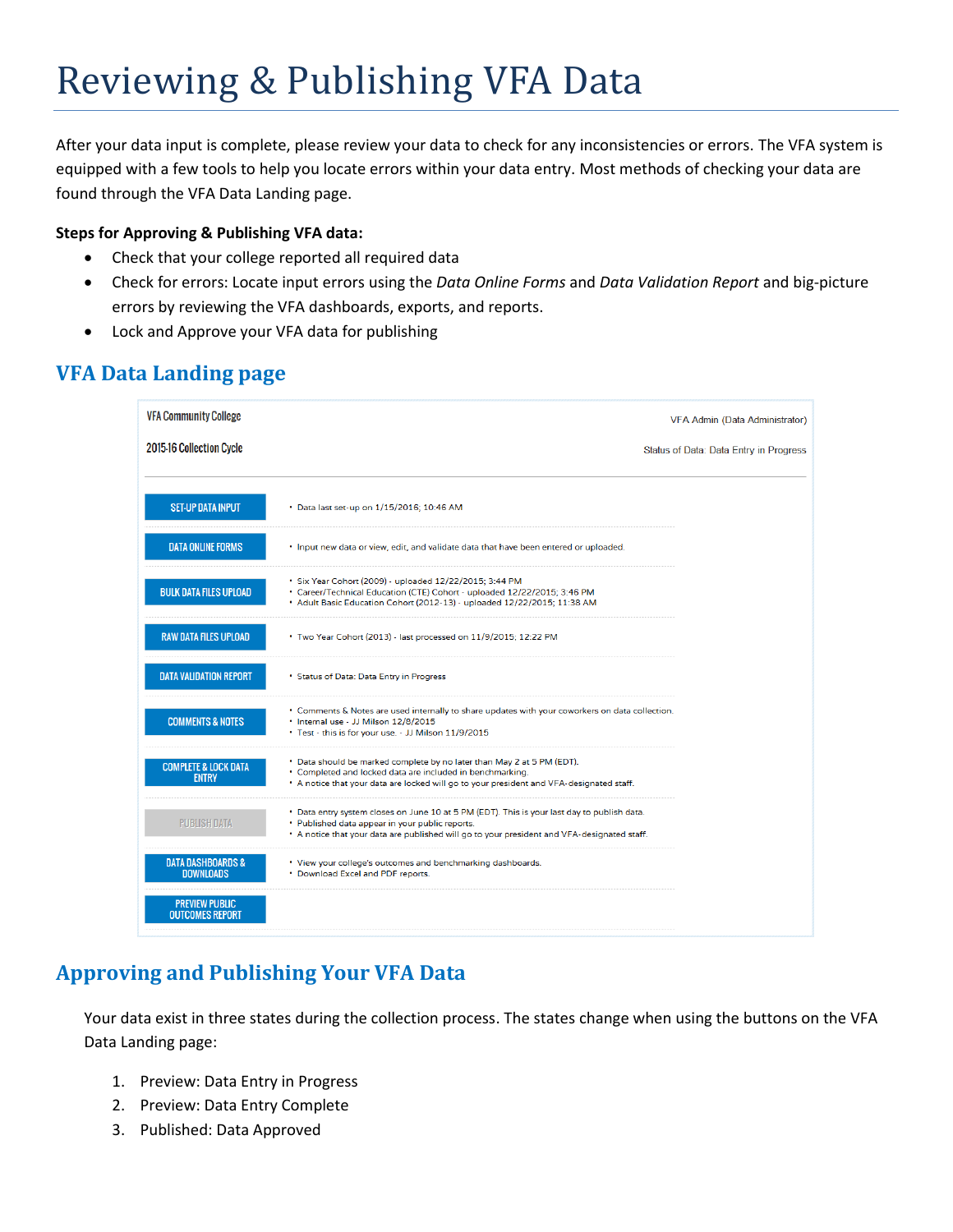## **1. Data Entry in Progress**

During data entry, your data is in a *Preview: Data Entry in Progress* state. During this time the college should be entering data for all of the measures using the *Data Online Forms*, *Bulk Upload*, and/or *Raw Data Files Upload* methods. Please see the below list of required and optional measures.

#### *Data Elements*

Colleges are strongly encouraged to report all VFA cohorts and measures listed below, as applicable. (All applicable measures for the six-year, two-year, and one-year cohort will be calculated using the Raw File upload method.):

- **Six-Year Outcomes** measures for the Six Year Cohort
- **Two-Year Progress** measures for the Six Year and Two Year Cohorts
- **One-Year Progress** (Early Momentum/Pathways KPIs) measures for the Six Year, Two Year, and One Year **Cohorts**
- **Developmental Education Progress** measures for the Six Year and Two Year Cohorts
- **Career & Technical Education** measures (where data are available)
- **Adult Basic Education/GED** measures (where data are available)

#### *Data Online Forms*

Once data are entered into the VFA system, the data are available to view and/or edit through the **Data Online**  Forms. Each form contains built-in, real-time error validation checks. Error checks are done automatically on screen and are refreshed when you move between data cells. **All data, regardless of the input method, should be reviewed and validated through the online forms.**

- 1. *Issues/Flags indicator*: Issues/Flags<sup>(O</sup>) Each online form has a master Issue/Flags indicator at the top, left corner of the form. This flag allows the user to quickly spot-check if there are any data entry or validations errors on that form. A red exclamation mark (above) means that errors exist. A green check mark means there are no errors on the form.
- 2. *In-line error check*: If an error exists within a row, a red exclamation mark will appear within that row.  $\mathbf{0}$
- 3. *Difference error check*: The sum of every disaggregation must equal the total row for the measure. This error check notifies the user if the sum of students for the disaggregation does not equal the total row for the measure.

| <b>Difference</b>       |     |     |                   |
|-------------------------|-----|-----|-------------------|
| Total                   |     |     |                   |
| Part-time               | 231 | 232 |                   |
| Full-time               | 221 | 222 |                   |
| - Full Time / Part Time |     |     | <b>CONTRACTOR</b> |

### *Data Validation Report*

In addition to the errors appearing on the Data Online Forms, all validation errors will be displayed in the **Data Validation Report**. The *Data Validation Report* will give a short explanation of the error and a hyperlink to the location of the error on the *Data Online Forms*.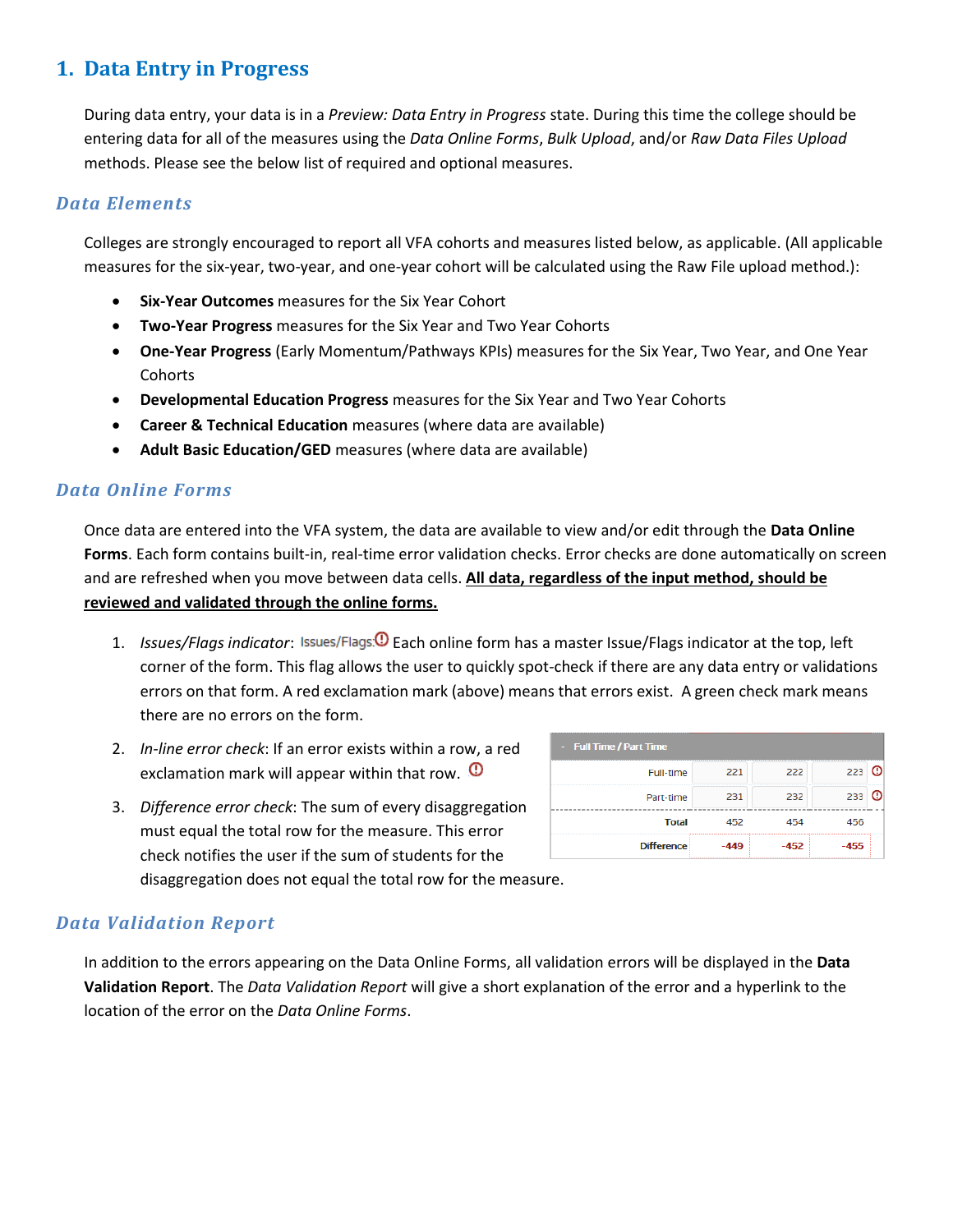#### *Format of Error Report*

The blue header row displays the location of the error in the following format: Cohort Year > Cohort Type > Area of Measure. It is also hyperlinked to the page within the *Data Online Forms* where the error can be found. The *Data Validation Report* can be refreshed by refreshing the page or clicking F5.

*Status on Validation Report*

- 1. **Status: Data Incomplete/Invalid** Data entry has not started, or one or more required reporting elements are null. If you will not be reporting a VFA Cohort, go back to *Set-up Data Input* and choose "Not Reporting" for that cohort.
- 2. **Status: Cohort Incomplete/Invalid** Data validation errors are found in your data entry for that cohort. The list of errors will be displayed.
- 3. **Status: Valid** No validation errors are found in your data entry for that cohort. All statuses must be valid to mark your data entry complete and publish your VFA data.

#### *Common Errors*

- 1. **Main Cohort must be greater than other cohort types**. The VFA Main Cohort contains all students who entered your institution in the fall of the cohort year. The two other cohort types (Credential Seeking and First Time in College) are subset of the Main Cohort. This error will be displayed as an in-line error on the *Data Online Forms.*
	- · Six Year Cohort (2008)>Cohort Counts
		- Overall First Time in College value must be less than the Main value
- 2. **Disaggregation does not equal Overall row.** The sum of every disaggregation must equal the total row for the measure. This is the same as the difference error check on the *Data Online Forms* (explained above).
	- · Six Year Cohort (2008)>Main Cohort>Dev Math
		- Race / Ethnicity-Attempted Dev Course "Total" value (2) must equal the "Overall" value (3)
- **3. Developmental Subject greater than Any Developmental (Any Dev).** Any Developmental is an unduplicated count of all students with a developmental need in a subject (math, English, and/or reading). Therefore, the developmental need or developmental measures for a single subject cannot be greater than what is reported in Any Dev. *This is a cross-form error check and will not show up on the Data Online Forms.*
	- · Six Year Cohort (2008)>Main Cohort>Dev Math
		- Overall-Overall "Dev Need" value (14) must be less than "Dev Need Any (Any Dev)" value (5)
- 4. **Credits Completed/Attempted Year Two must be greater than Credits Completed/Attempted First Term.** The Credit Hour Success Rate: Year Two are all credits completed and attempted by the end of the second year. Therefore, all credits attempted and completed in the first term should also be included. This error will be displayed as an in-line error check on the *Data Online* Forms.
	- · Two Year Cohort (2012)>Main Cohort>Two-Year Credits
		- Overall-Overall "Credit Hrs. Attempted 1st Term" value (96.00) must be less than "Credit Hrs. Attempted Year Two" value (60.00)
		- Overall-Overall "Credit Hrs. Completed 1st Term" value (56.00) must be less than "Credit Hrs. Completed Year Two" value (50.00)
- 5. **Six-Year Outcomes Total does not equal Students in Cohort.** The Six-Year Outcomes are mutually exclusive and must be reported for all students in the cohort. This error will be displayed as an in-line error check on the *Data Online* Forms.
	- · Six Year Cohort (2008)>Main Cohort>Six-Year Outcomes
		- Overall-Overall "Six Year Outcomes Total" value (21) must equal the "Students in Cohort" value (25)

*Notes on Errors and Validation Checks*

- Validation errors will not prevent saving.
- College will not be able to *Complete & Lock* or *Publish Data* if validation errors exist.